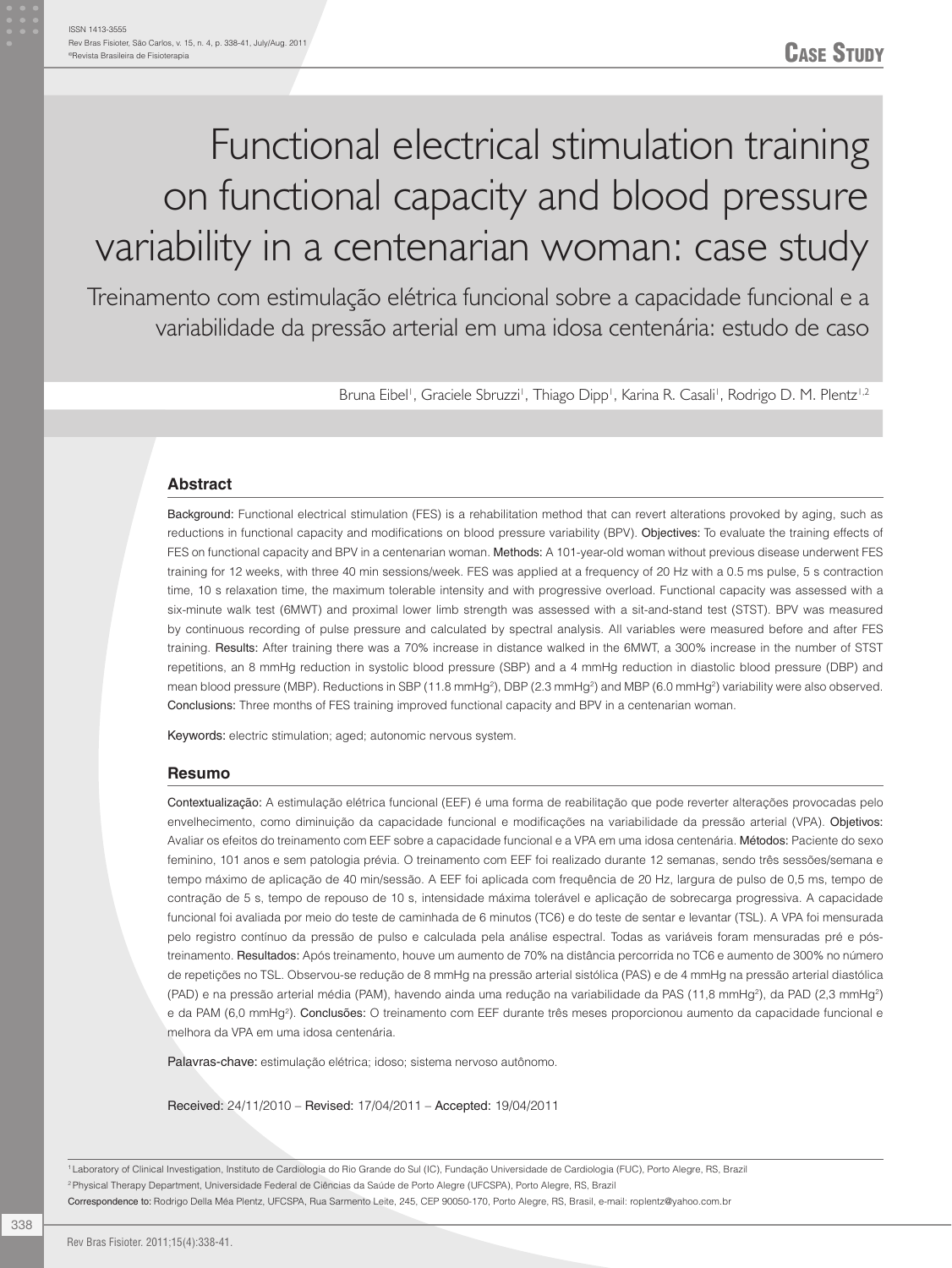# Introduction :::.

Brazil is experiencing a reversal in its population pyramid. The age group consisting of those over 65 years old increased from 3.5% in 1970 to 5.5% in 2000 and is expected to include about 19% of the national population in  $2050<sup>1</sup>$ .

Functional capacity in this age group should be better clarified, thus allowing interventions that will result in improved functional performance and quality of life. Because muscle strength directly influences functional capacity in this population, the strengthening of the lower limb muscles plays a fundamental role in decreasing the risk of falls and fractures<sup>2,3</sup>. In addition to musculoskeletal changes, cardiovascular changes must be targeted in strategies for this age group, since they are responsible for many deaths and hospitalizations<sup>1</sup>.

Regular low-intensity exercise improves autonomic cardiovascular control by decreasing sympathetic tone and bradycardia at rest. These changes counter decreases in cardiac output and blood pressure (BP), as well as improve baroreflex sensitivity during BP variation<sup>4</sup>. Blood pressure variability (BPV) analysis has shown that the antihypertensive effects of physical training on mild hypertensive subjects are associated with readjustment of the damaged cardiovascular autonomic system in this population<sup>5</sup>.

However, some individuals cannot tolerate exercise because they present a weakened physical state. In such cases, functional electrical stimulation (FES) training may serve as an alternative to conventional training<sup>6</sup> since it shows beneficial effects similar to physical exercises<sup>7</sup>. FES has been shown to affect muscle plasticity by increasing the diameter of muscle fibers and the proportion of type I fibers due to its activation of specific motoneurons<sup>6,7</sup>.

A meta-analysis by our group has demonstrated the effectiveness of FES intervention in populations with severe cardiovascular disease in that its use in patients with heart failure (HF) resulted in increased maximum oxygen consumption  $(\mathrm{VO}_2)$  and distance walked in the 6-minute walk test (6MWT)<sup>8</sup>.

It is necessary to study the possible cardiovascular and functional implications involved in the use of FES. Thus, the aim of this study was to verify the effects of FES training on the functional capacity and BPV of a centenarian woman.

# Methods :::.

#### Patient

A centenarian woman (101 years old, weighing 42 kg and 152 cm in height) without previous disease or current medication use was assessed.

The study was approved by the Ethics Committee of the Instituto de Cardiologia do Rio Grande do Sul/Fundação Universidade de Cardiologia (IC/FUC), Porto Alegre, Brazil (nº. 4327/09). The consent form was signed by a person responsible for the participant.

#### Assessments

#### *Six-minute walk test*

The 6MWT used to assess functional capacity followed the guidelines proposed by the American Thoracic Society<sup>9</sup>.

#### *Sit-and-stand test*

In order to assess the proximal strength of the patient's lower limbs, the sit-and-stand test (STST) was performed as follows: with the patient sitting in a chair, her feet apart and flat on the floor and her arms crossed against her chest, she was encouraged to get up and return to a seated position as many times as possible in 30 s. BP, heart rate (HR), respiratory rate and oxygen saturation  $(SO_2)$  were monitored before and after the test.

### Assessment of the sympathetic and parasympathetic systems

The sympathetic and parasympathetic systems were assessed by means of the BP signal, which was obtained in a continuous and noninvasive way by a sensor placed on the middle finger that had been set to a sampling rate of 1000 Hz per channel. The signal was captured by FINAPRES (Ohmeda 2300, Monitoring Systems, Englewood, CO, USA). The signal was recorded at rest in the supine position after a 30 min signal stabilization period. The BPV was analyzed in the frequency domain using an autoregressive model and stationary sequences of 200 beats. Spectral power was obtained in the low frequency (LF: 0.03 - 0.15 Hz) and high frequency (HF: 0.15 - 0.4 Hz) ranges.

#### Biochemical assessment

Blood glucose, glycated hemoglobin, urea, creatinine, uric acid, total cholesterol, HDL cholesterol, cholesterol/HDL cholesterol, triglycerides, glutamic-oxaloacetic transaminase, glutamic-pyruvic transaminase, total and direct bilirubin, alkaline phosphatase and C-reactive protein (CRP) were analyzed.

## Quadriceps perimetry

Quadriceps perimetry was measured every 5 cm, starting from the top edge of the patella in the proximal direction. Thus,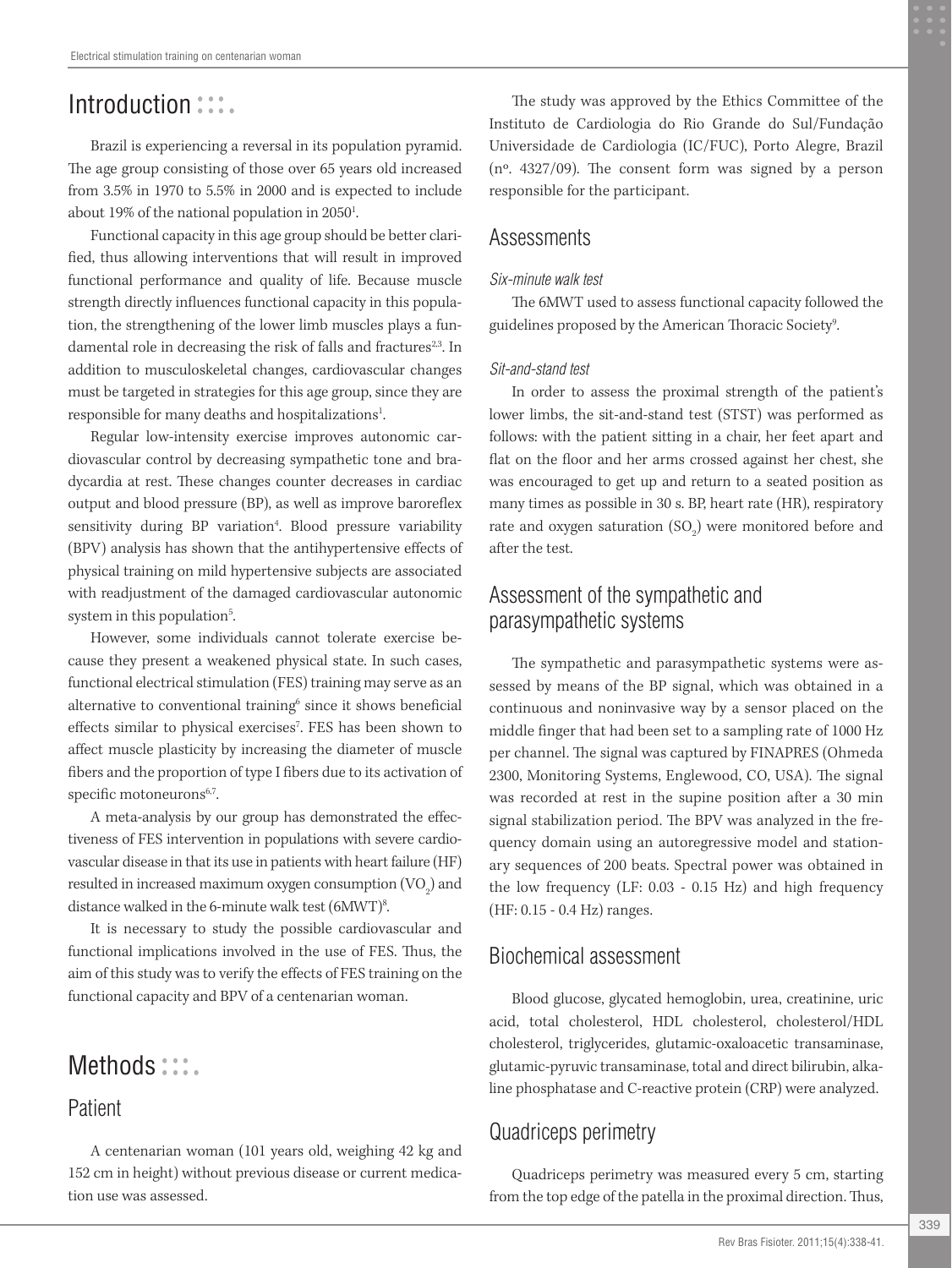measurements of 5, 10, 15 and 20 cm were performed in both lower limbs.

#### Training Protocol

Three weekly sessions of FES training with a functional electrical stimulation device (Physiological Electricalstimulator - LYNX - FMUSP, São Paulo, Brazil) were conducted in the participant's home for a period of 12 weeks.

|               | Table 1. Anthropometric and biochemical parameters before and after |  |  |
|---------------|---------------------------------------------------------------------|--|--|
| FES training. |                                                                     |  |  |

|                             | <b>Before FES</b> | After FES |
|-----------------------------|-------------------|-----------|
| Body Mass (kg)              | 42                | 44        |
| Height (m)                  | 1.52              | 1.52      |
| BMI (kg/m <sup>2</sup> )    | 18.2              | 19        |
| RSP 20 cm (cm)              | 47                | 49        |
| $LSP$ 20 cm (cm)            | 47                | 50        |
| Cholesterol (mg/dL)         | 132               | 131       |
| HDL Cholesterol (mg/dL)     | 29                | 34        |
| Cholesterol/HDL Cholesterol | 4.6               | 3.9       |
| Fasting Glucose (mg/dL)     | 89                | 91        |
| $HbA_{1c}$ (%)              | 5.6               | 5.9       |
| Urea (mg/dL)                | 36                | 45        |
| Creatinine (mg/dL)          | 1.1               | 1.3       |
| Uric acid (mg/dL)           | 3.7               | 3.4       |
| Triglycerides (mg/dL)       | 115               | 132       |
| AST (U/L)                   | 8                 | 8         |
| GPT (U/L)                   | 5                 | 4         |
| Direct Bilirubin (mg/dL)    | 0.14              | 0.06      |
| Total Bilirubin (mg/dL)     | 0.54              | 0.57      |
| Alkaline phosphatase (U/L)  | 64                | 51        |
| $CRP$ (mg/dL)               | 0.28              | 0.04      |

FES=Functional Electrical Stimulation; BMI=Body Mass Index; RSP=Right Suprepatellar Perimetry; LSP=Left Suprapatellar Perimetry; HDL=High-Density Lipoprotein; HbA<sup>1c</sup>=Glycated Hemoglobin; AST=Aspartate Aminotransferase; GPT=Glutamic Pyruvic Transaminase; CRP=C-Reactive Protein.

|               |  | <b>Table 2.</b> Autonomic and hemodynamic parameters before and after |  |  |
|---------------|--|-----------------------------------------------------------------------|--|--|
| FES training. |  |                                                                       |  |  |

| <b>Before FES</b> | <b>After FES</b> |
|-------------------|------------------|
| 128.41            | 120.61           |
| 21.38             | 9.59             |
| 54.64             | 50.70            |
| 3.47              | 1.17             |
| 74.11             | 70.51            |
| 8.94              | 2.93             |
|                   |                  |
| 0.12              | 0.12             |
| 8.54              | 4.21             |
| 0.26              | 0.31             |
| 4.25              | 4.03             |
|                   |                  |

FES=Functional Electrical Stimulation; SBP=Systolic Blood Pressure; SAPV=Ssystolic Arterial Pressure Variability; DBP=Diastolic Blood Pressure; DAPV=Diastolic Arterial Pressure Variability; MAP=Mean Blood Pressure; MAPV=Mean Arterial Pressure Variability; LF=Low-Frequency component of SAPV; HF=High-Frequency component of SAPV.

FES was applied at a frequency of 20 Hz with a 0.5 ms pulse width, a 5 s contraction time, a 10 s rest time and at the maximum tolerable intensity for 40 min/session or until muscle fatigue, which was defined as the participant's inability to perform a full knee extension, even with the device set to higher intensity. The load imposed on the patient progressed 0.5 kg each week (overload principle) during the training period, such that at the 12th week 5.5 kg of weight was lifted in each lower limb due to FES alone. Self-adhesive electrodes (Spes - 50 x 90 mm, Italy) were placed on the inguinal region and on the vastus medialis and vastus lateralis of the femoral quadriceps of both thighs, which caused alternating contractions between the lower limbs to full extension of knees, placed at 60º of flexion.

## Results :::.

After 12 weeks of FES training, there were changes in anthropometric variables such as body mass, body mass index (BMI) and quadriceps perimetry at 20 cm. With regard to biochemical variables, there was a 17% increase in HDL cholesterol (mg/dL) and an 85% decrease in CRP (mg/dL). The other variables remained similar to baseline (Table 1).

Functional capacity increased 70% according to the distance walked in the 6MWT (64 *vs.* 109 m) and there was a 300% increase in STST performance (3 *vs*. 9 repetitions).

There were decreases of approximately 8 mm Hg in systolic blood pressure (SBP) and of 4 mmHg in diastolic blood pressure (DBP) and mean arterial pressure (MBP) after training. In addition, there was a decrease in SBP, DBP and MBP variability and in the absolute value of the LF component of BPV, indicating a decrease in vascular sympathetic modulation (Table 2).

## Discussion :::.

This is the first case report in the literature regarding the use of FES in an individual over 100 years old. The results demonstrate an increase in functional capacity and muscle strength, decreased resting blood pressure values, reduced vascular sympathetic activation and a decrease in inflammatory markers.

Aging leads to decreased muscle strength as well as cardiovascular changes. FES training may be a non-pharmacological and non-invasive alternative means of preventing or treating these changes $2-4$ .

It has already been shown that the use of FES in patients with HF improves functional capacity, muscle strength and inflammatory markers<sup>6,8</sup>. The possible mechanisms involved are increases in the number of muscle fibers, enzyme activity and